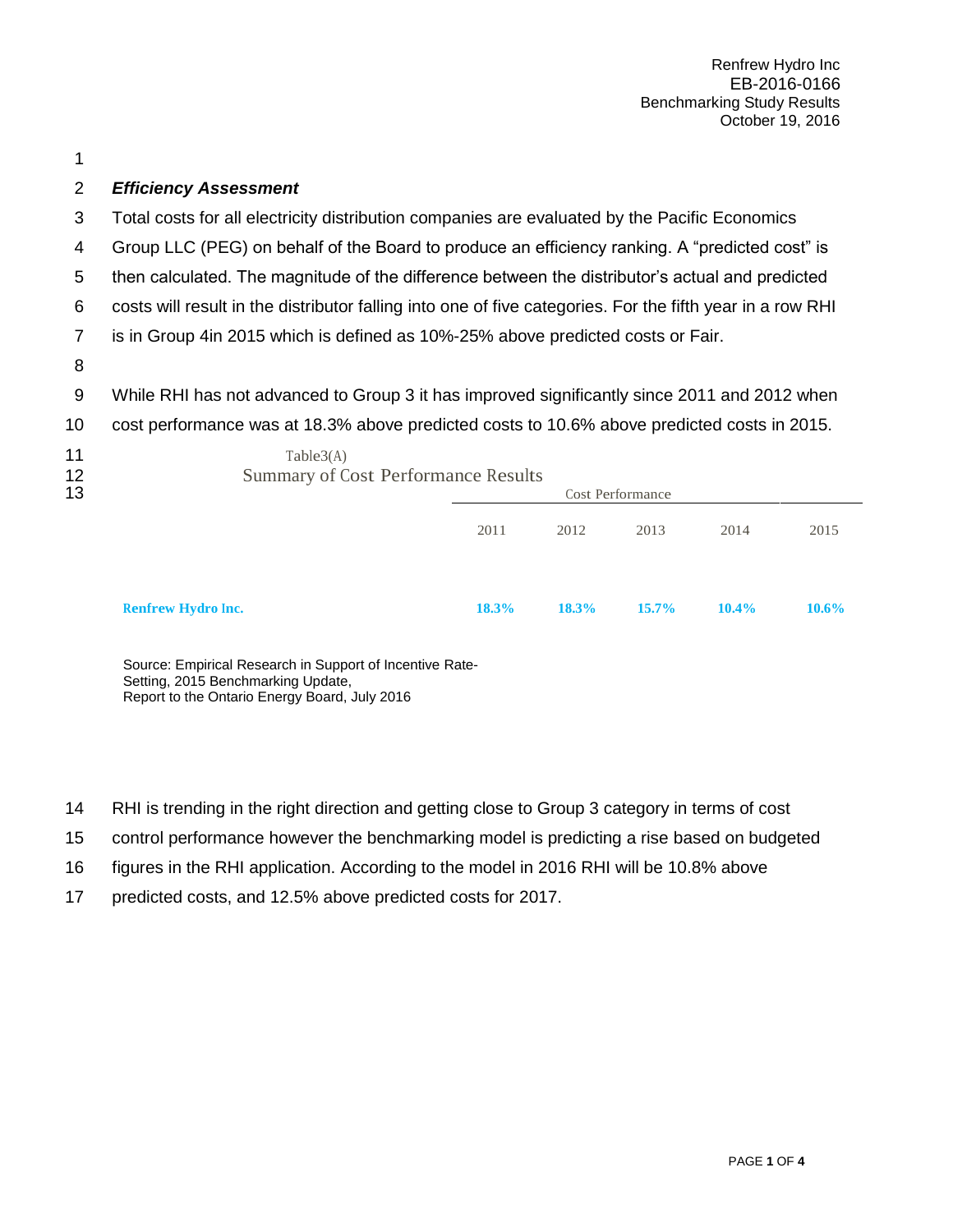Renfrew Hydro Inc EB-2016-0166 Benchmarking Study Results October 19, 2016

| <b>Renfrew Hydro Inc.</b>                |           |           |             |
|------------------------------------------|-----------|-----------|-------------|
|                                          | 2015      | 2016      | 2017        |
|                                          | (History) | (Bridge)  | (Test Year) |
| <b>Cost Benchmarking Summary</b>         |           |           |             |
| <b>Actual Total Cost</b>                 | 2,494,345 | 2,617,350 | 2,758,733   |
| <b>Predicted Total Cost</b>              | 2,243,986 | 2,349,515 | 2,433,805   |
| <b>Difference</b>                        | 250,359   | 267,835   | 324,927     |
| Percentage Difference (Cost Performance) | 10.6%     | 10.8%     | 12.5%       |
| Three-Year Average Performance           |           |           | 11.3%       |
| <b>Stretch Factor Cohort</b>             |           |           |             |
| <b>Annual Result</b>                     | 4         | 4         | 4           |
| Three Year Average                       |           |           | 4           |

1 2

3 However, based on latest forecasts we estimate the 2016 capital budget will come in around

4 \$386,000, \$180,000 less than budgeted. As a result RHI will be 10% above predicted costs in

5 2016, and 11.8% above predicted costs in 2017 if budgeted amounts are incurred.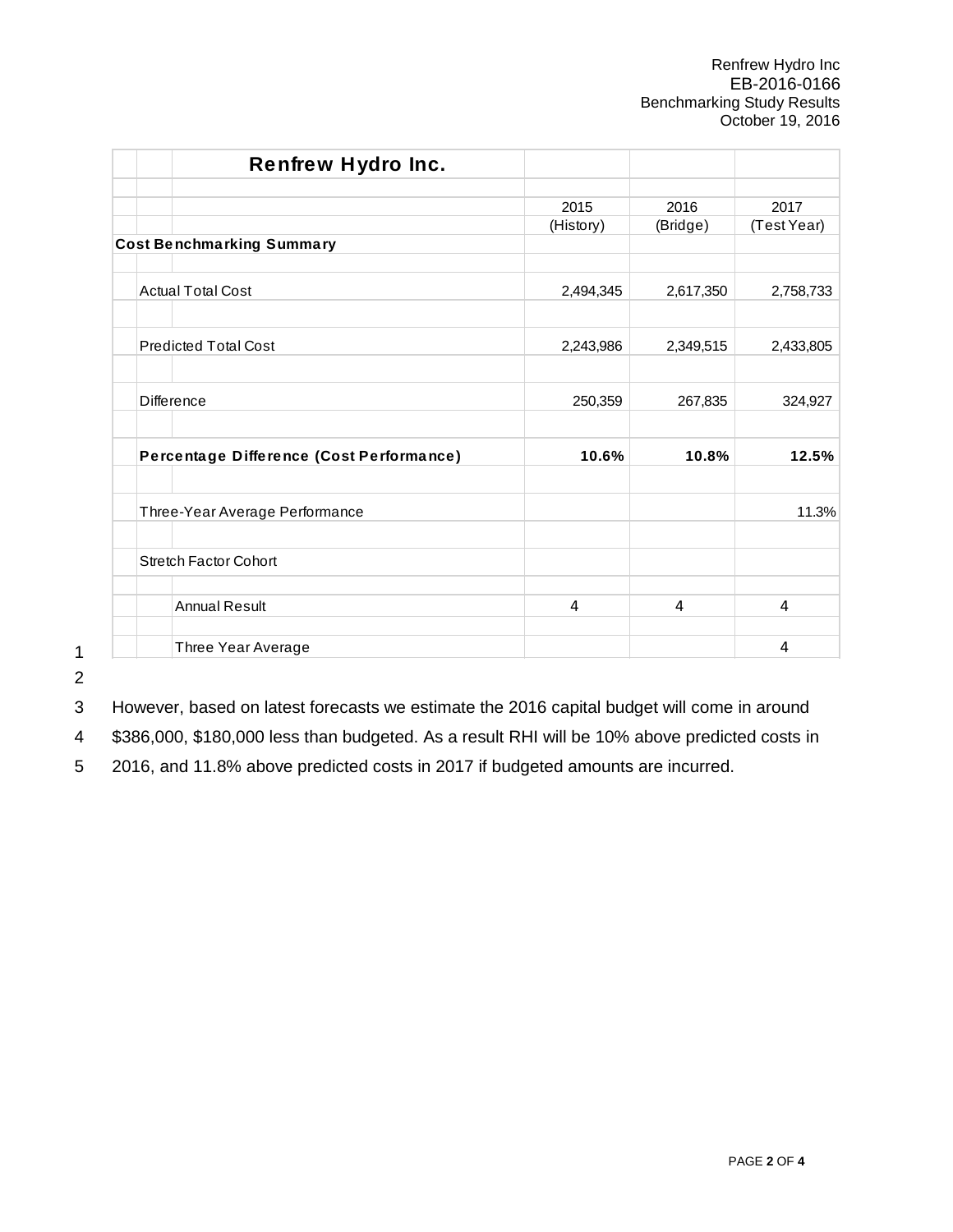Renfrew Hydro Inc EB-2016-0166 Benchmarking Study Results October 19, 2016

|                                  | <b>Renfrew Hydro Inc.</b>                                                                         |                                                          |           |             |
|----------------------------------|---------------------------------------------------------------------------------------------------|----------------------------------------------------------|-----------|-------------|
|                                  |                                                                                                   | 2015                                                     | 2016      | 2017        |
| <b>Cost Benchmarking Summary</b> |                                                                                                   | (History)                                                | (Bridge)  | (Test Year) |
|                                  |                                                                                                   |                                                          |           |             |
| <b>Actual Total Cost</b>         |                                                                                                   | 2,494,345                                                | 2,597,388 | 2,739,783   |
| <b>Predicted Total Cost</b>      |                                                                                                   | 2,243,986                                                | 2,349,515 | 2,433,805   |
| <b>Difference</b>                |                                                                                                   | 250,359                                                  | 247,873   | 305,978     |
|                                  | Percentage Difference (Cost Performance)                                                          | 10.6%                                                    | 10.0%     | 11.8%       |
|                                  | Three-Year Average Performance                                                                    |                                                          |           | 10.8%       |
| <b>Stretch Factor Cohort</b>     |                                                                                                   |                                                          |           |             |
| <b>Annual Result</b>             |                                                                                                   | 4                                                        | 4         | 4           |
|                                  | Three Year Average                                                                                |                                                          |           | 4           |
|                                  | RHI will continue to perform asset assessments to determine opportunities to extend asset life    |                                                          |           |             |
|                                  | without compromising safety or reliability. Reductions in the capital program expenditures        |                                                          |           |             |
|                                  | through asset life extension will improve cost efficiency performance and eventually enable RHI   |                                                          |           |             |
|                                  | to achieve Group 3 status. RHI will also continue to seek out cost savings through collaborative  |                                                          |           |             |
|                                  | solutions and shared services to achieve this goal.                                               |                                                          |           |             |
|                                  | Renfrew Hydro continues to face significant cost pressures within the regular electrical business |                                                          |           |             |
|                                  | and outside the business. With this application significant cost increases above the 2010 Cost of |                                                          |           |             |
|                                  | Service Approved Budget are as follows:                                                           |                                                          |           |             |
|                                  | Increased Operations, Maintenance and Administration expense including:                           |                                                          |           |             |
|                                  | ٠                                                                                                 | Rent for new office/line depot facility (\$16k)-Required |           |             |
|                                  | Underground Locates (\$11k)-Mandatory<br>٠                                                        |                                                          |           |             |
|                                  | Maintenance (\$25k)- Recommended<br>٠                                                             |                                                          |           |             |
|                                  | Monthly Billing (\$28k) - Mandatory<br>٠                                                          |                                                          |           |             |
|                                  | Billing and software (\$28k)-Mandatory<br>٠                                                       |                                                          |           |             |
|                                  | Regulatory expenses (\$24k)-Mandatory<br>٠                                                        |                                                          |           |             |
|                                  | Smart Meters (\$50k)- Mandatory<br>п                                                              |                                                          |           |             |

| 10 |  | • Increased Operations, Maintenance and Administration expense including: |  |  |  |  |
|----|--|---------------------------------------------------------------------------|--|--|--|--|
|----|--|---------------------------------------------------------------------------|--|--|--|--|

- 11 **Rent for new office/line depot facility (\$16k)-Required**
- 12 **ILC CONTRET CONTRET Underground Locates (\$11k)-Mandatory**
- 13 Maintenance (\$25k)- Recommended
- 14 **Monthly Billing (\$28k)** Mandatory
- 15 **Billing and software (\$28k)-Mandatory**
- 16 **Regulatory expenses (\$24k)-Mandatory**
-